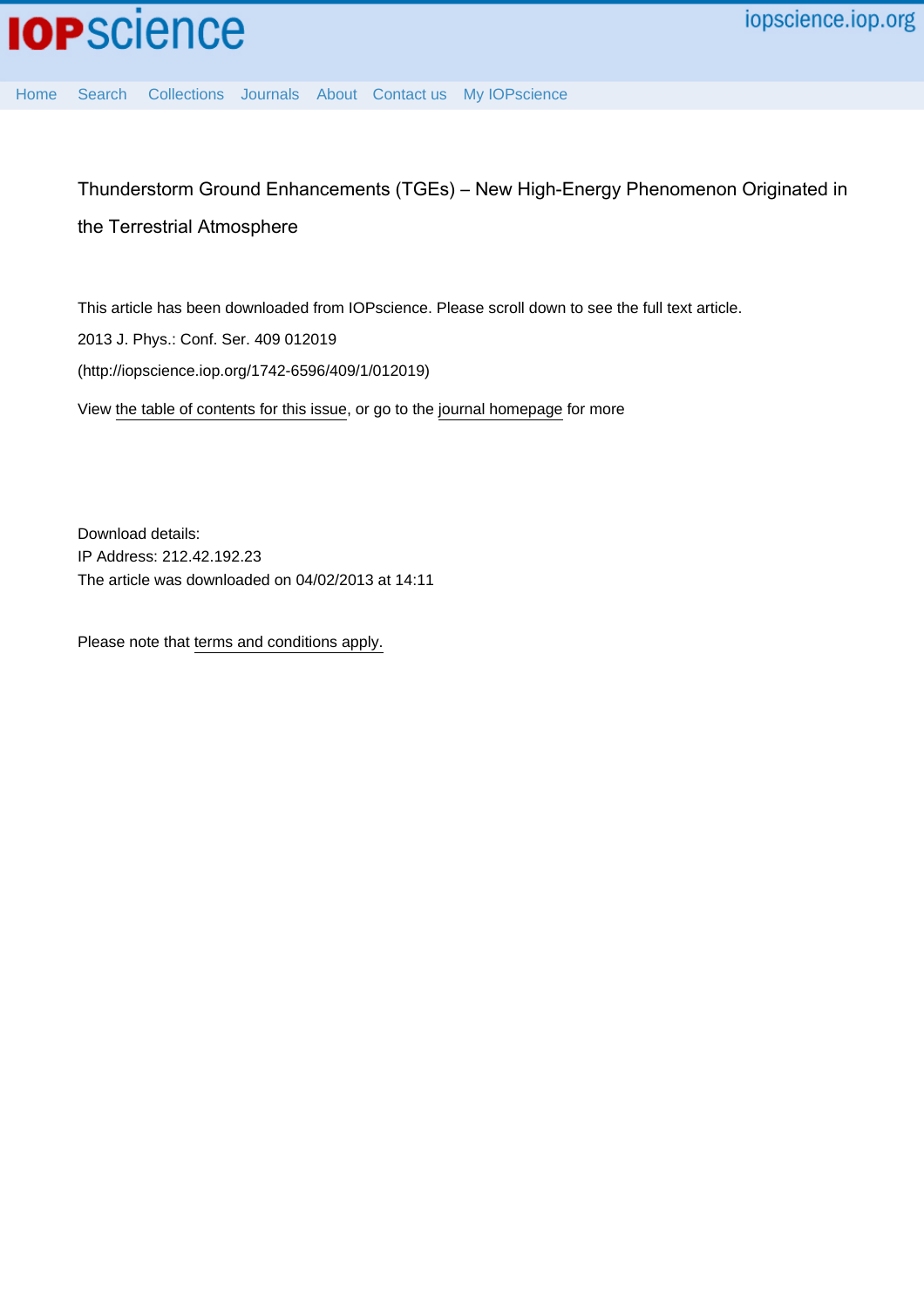# **Thunderstorm Ground Enhancements (TGEs) - New High-Energy Phenomenon Originated in the Terrestrial Atmosphere**

#### **Ashot Chilingarian**

Yerevan Physics Institute

chili@aragats.am

**Abstract**. Strong electric fields inside thunderclouds give rise to enhanced fluxes of highenergy electrons and, consequently, gamma rays and neutrons. During thunderstorms at Mount Aragats, hundreds of Thunderstorm Ground Enhancements (TGEs) comprising millions of energetic electrons and gamma rays, as well as neutrons, were detected at Aragats Space Environmental Center (ASEC) on 3200 m altitude. Observed large TGE events allow for the first time to measure the energy spectra of electrons and gamma rays well above the cosmic ray background. The energy spectra of the electrons have an exponential shape and extend up to 30-40 MeV. Recovered energy spectra of the gamma rays is also exponential in energy range 5-10 MeV, then turns to power law and extends up to 100 MeV.

### **1. Thunderstorm Ground Enhancements (TGEs)**

Rapidly expanding field of energetic particle and radiation physics in terrestrial atmosphere, namely, High-Energy Atmospheric Physics, impacts traditional atmospheric electricity and lightning physics, study of cosmic-ray extensive air showers, discharge physics, space physics, plasma physics, and aviation safety [1]. One of the most exciting manifestations of the new field is so called Thunderstorm Ground Enhancement (TGE, [2]): abrupt enhancements of surface particle detector count rates correlated with thunderstorm activity. Facilities of the Aragats Space Environment Center (ASEC, [3]) observe charged and neutral fluxes of secondary cosmic rays by the variety of particle detectors located in Yerevan and on slopes of Mount Aragats at altitudes 1000, 2000 and 3200 m. ASEC detectors measure particle fluxes with different energy thresholds as well as Extensive Air Shower (EAS) initiated by primary proton or stripped nuclei with energies greater than 50–100 TeV and Extensive Cloud Showers (ECS) initiated by the electron-gamma ray avalanches in the thunderstorm atmosphere. TGEs detected during 2008-2011 bring vast amounts (243 events) of small and very few large TGEs (6 TGE events with amplitude exceeding 20%) allowing the detailed analyses and taxonomy of the new high-energy phenomena in the atmosphere<sup>1</sup>. In Fig. 1, we present the histogram of the 243 TGE amplitudes measured by the MAKET detector in 2008-2011; the dates of 4 largest TGE events are displayed as boxed text; flux enhancement is presented in percentage

1

<sup>&</sup>lt;sup>1</sup> Time series of changing particle fluxes registered from ASEC monitors, as well as magnetometer and electrical mill measurements are available from http://adei.crd.yerphi.am/adei/.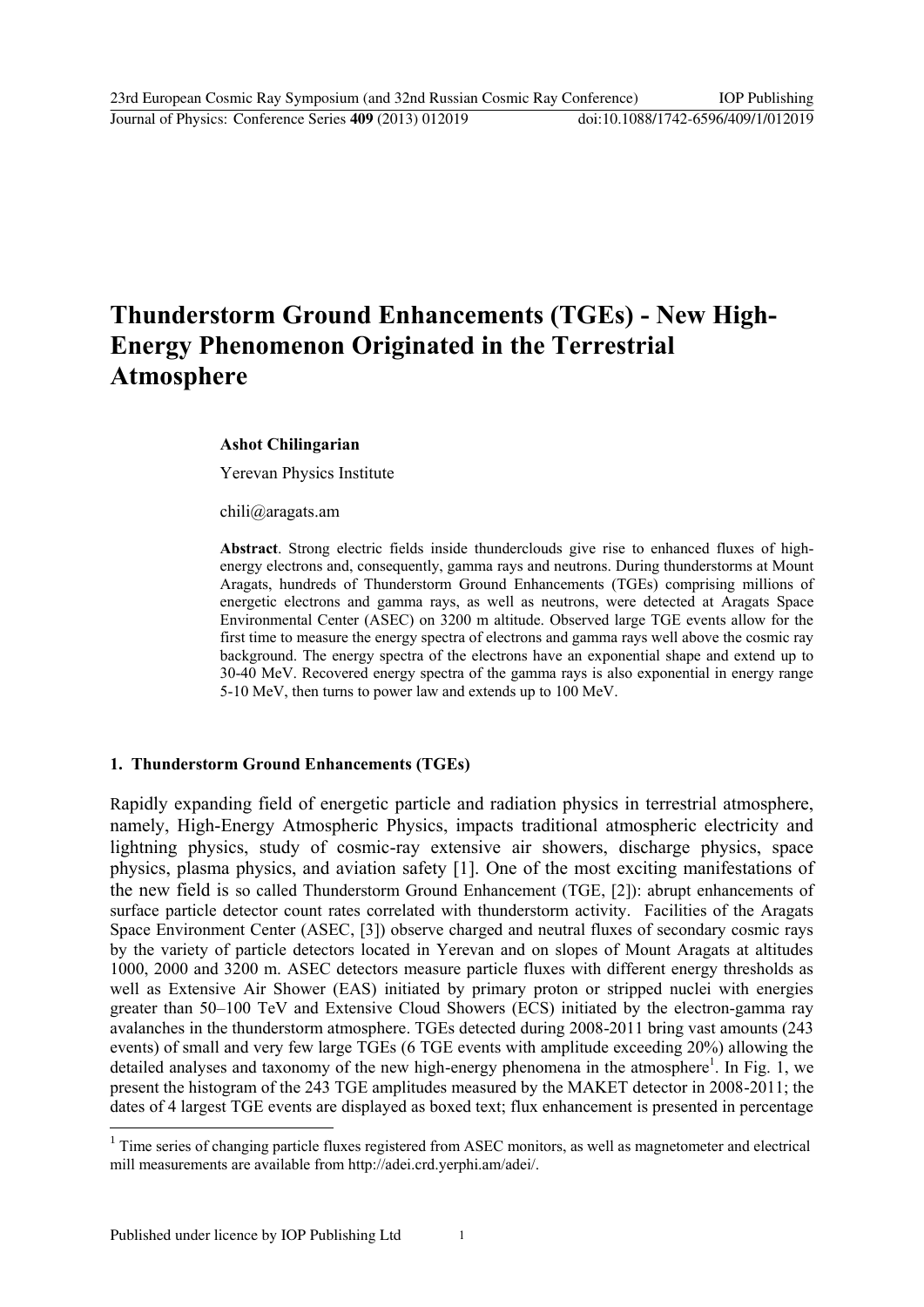| 23rd European Cosmic Ray Symposium (and 32nd Russian Cosmic Ray Conference) | <b>IOP</b> Publishing              |
|-----------------------------------------------------------------------------|------------------------------------|
| Journal of Physics: Conference Series 409 (2013) 012019                     | doi:10.1088/1742-6596/409/1/012019 |

relative to rather stable background of the ambient population of secondary cosmic rays. As we can see in the left corner of histogram of Fig. 1, majority of TGE events have amplitude less than 10 %. These small TGEs and analogical TGEs reported by other groups consist of gamma rays and can be explained by the modification of the energy spectra of charged particles in the electric field of thunderclouds. Due to asymmetry of positive-to-negative flux of secondary cosmic rays in the terrestrial atmosphere, peaks and dips can arise in time series of count rates of surface particle detectors. These effects have been theoretically analysed in [4] and detected on Mount Norikura [5] and in Baksan, Russia [6]. Measurements at ASEC and simulations with GEANT4 package [7] confirm additional flux of gamma rays up to 1000% in the energy range 2-10 MeV and up to 5% in the energy range up to 100 MeV. Simultaneously dips in the muon flux at energies above 200 MeV were obtained by GEANT4 simulations and detected by ASEC detectors.

Few very large enhancements seen in the right corner of Fig. 1 can be explained only by invoking the Runaway Breakdown (RB) process [8], also referred as Relativistic Runaway Electron avalanche (RREA, [9-11]). Ambient population of secondary cosmic ray electrons in the electric fields with strength greater than critical value<sup>2</sup> unleash the electron-gamma ray avalanches and total number of particles on the exit from cloud can be multiplied by several orders of magnitude. Proceeding from the measurements of the charged and neutral fluxes as well as from the energy deposit of particles in thick scintillators we recover the energy spectra of TGE electrons and gamma rays for the 2 largest TGE events of September 19, 2009 and October 4, 2010 [12]. Installed at Aragats field meters and lightning detectors allow correlating the measured particle fluxes with near-surface electric field disturbances and with occurrences of lightning of different types.



1



Figure 1. The histogram of the amplitudes of TGE events detected by ASEC detectors in 2008-2010. The peak values of the cosmic ray flux increase above rather stable secondary cosmic ray background were measured by the outdoor plastic scintillators.

<sup>&</sup>lt;sup>2</sup>The critical electric field  $E_t$  = 1.534; 1.625, 1.742 kV/cm at 4500, 4000 and 3400m respectively.  $E_t$  dependence on altitude follows the air density dependence on altitude.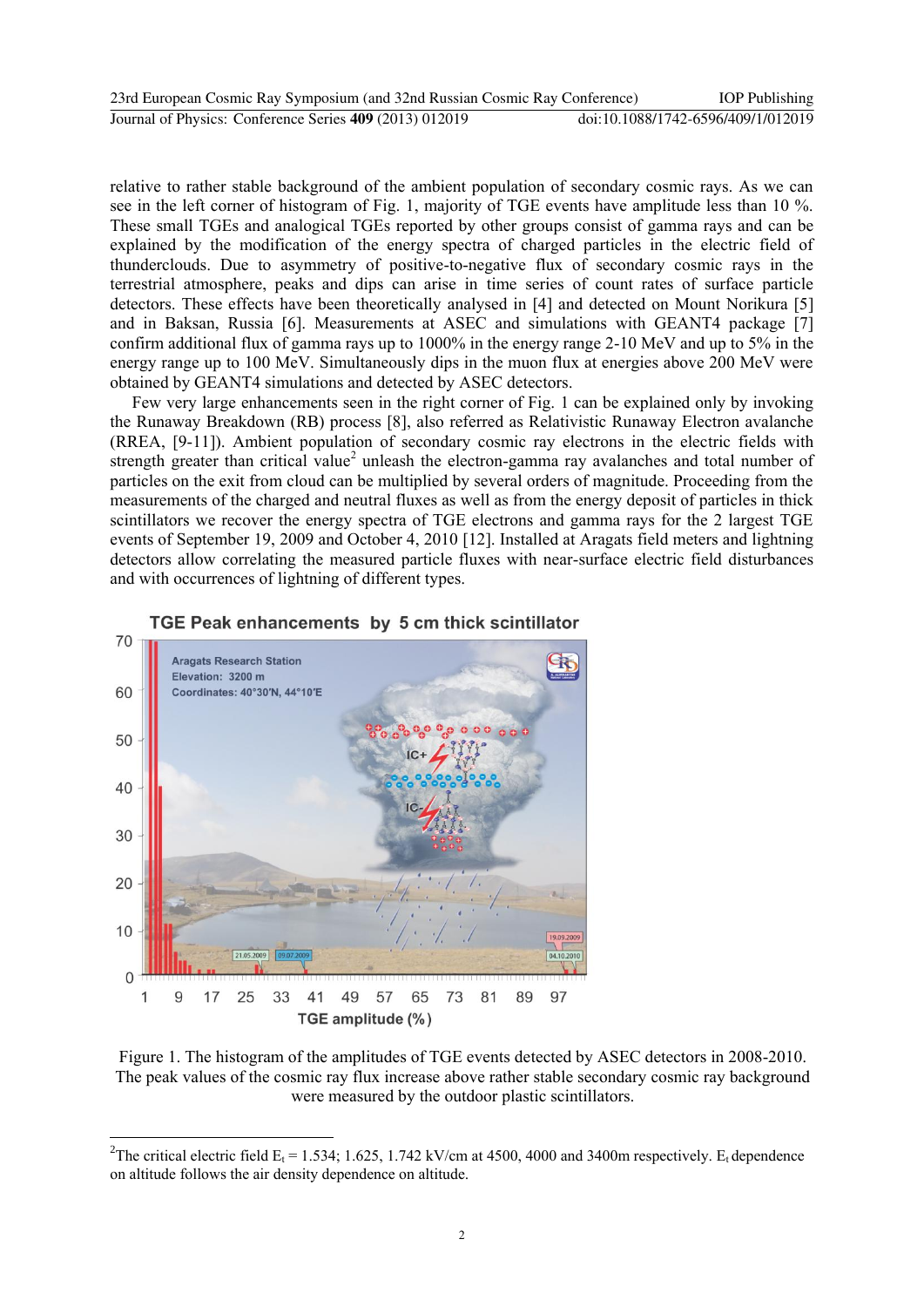Lightning occurrences, as well as sketch of the RREA process in upper and lower dipoles also are depicted in Fig. 1. The indispensable condition of TGE initiation is the creation of the lower dipole accelerating electrons downward. The temporarily emerging Lower positive charge region (LPCR, [13]) is smaller than the mid-level negative and upper positive layers of the main upper thundercloud dipole [14]. Therefore TGE phenomena is local and its duration coincide with duration of the existence of LCPR, at Aragats usually  $\sim$ 10 minutes.

## **Summary of TGE research**

Thunderstorm ground enhancements (TGEs) manifest themselves by at least 6 physical effects:

- Large fluxes of the electrons and gamma rays;
- Neutron fluxes:
- Microsecond bursts of the electrons;
- Depletion of the high energy muon flux;
- Large negative near-surface electrical field:
- Depletion of the cloud-ground lightning occurrences and enhancement of the intracloud lightning occurrences.

Origin of TGE is a radiating region in the bottom of the cloud [15] coincided with LPCR, which forms a lower dipole with the main negative charge region in the middle of the cloud. Intensive electrical field between these layers accelerates electrons downward and give birth to 2 processes:

- Relativistic runaway electron avalanches (RB/RREA) process sustaining electron and gamma ray fluxes up to 10 times above cosmic ray;
- Modification of CR energy spectra (MOS) process, which is responsible for the gamma ray and electron flux enhancements and depletion of high-energy muon flux.

Electrical fields in thunderclouds effectively transfers field energy to electrons; electrons generate gamma rays and gamma rates by photonuclear reactions born neutrons detected on earth's surface [16- 19]; RREA can generate particle bursts with duration less than 50 microseconds [20]; overall duration of TGE is  $\sim$  10 minutes; during 10 minutes large amount of short bursts occurs. Largest TGE events allows to estimate energy spectra: energy spectra of electrons and low energy gamma rays are exponential; energy spectra of gamma rays above 10 MeV are described by power law in overall agreement with GEANТ4 simulation; TGEs usually occurred on negative near surface electrical field varied from -10 to -30 kV/m; During TGEs the fraction of IC- lightning occurrences is strictly increased, CG- lightnings are suppressed; observed behavior of lightning occurrences supports emergence of the LCPR and, consequently, lower dipole [21]. The upper dipole accelerates electrons upward to the space where electrons, positrons and gamma rays are detected by space born gamma ray observatories [22].

This founding is very important for geophysics, atmospheric physics and climatology. Ongoing climate change can lead to significant increase of lightning occurrences mostly in globe dry regions. Monitoring lightnings by worldwide networks of antennas and by space born monitors, planned in coming decade at International Space Station [23,24] will help to establish the forewarning services on disastrous weather conditions greatly enlarged recently. The increasing rate of lightnings and simultaneous increase of their height can alert on the upcoming huge thunderstorm with possible flooding. The increasing rate of positive cloud to ground lightnings is manifestation of possible hailing. Numerous particle detectors and field meters located on the slopes of mountain Aragats and in Yerevan 24 hours 12 months are monitoring changing geophysical conditions. Planned geophysical station near Sevan lake with existed 3 stations on slopes of Mt. Aragats will form a network monitoring particle fluxes from sun, thunderclouds and Galaxy as well as magnetic and electrical fields and lightning occurrences; issue alerts and forewarnings on upcoming dangerous consequences of space and thunder-storms.